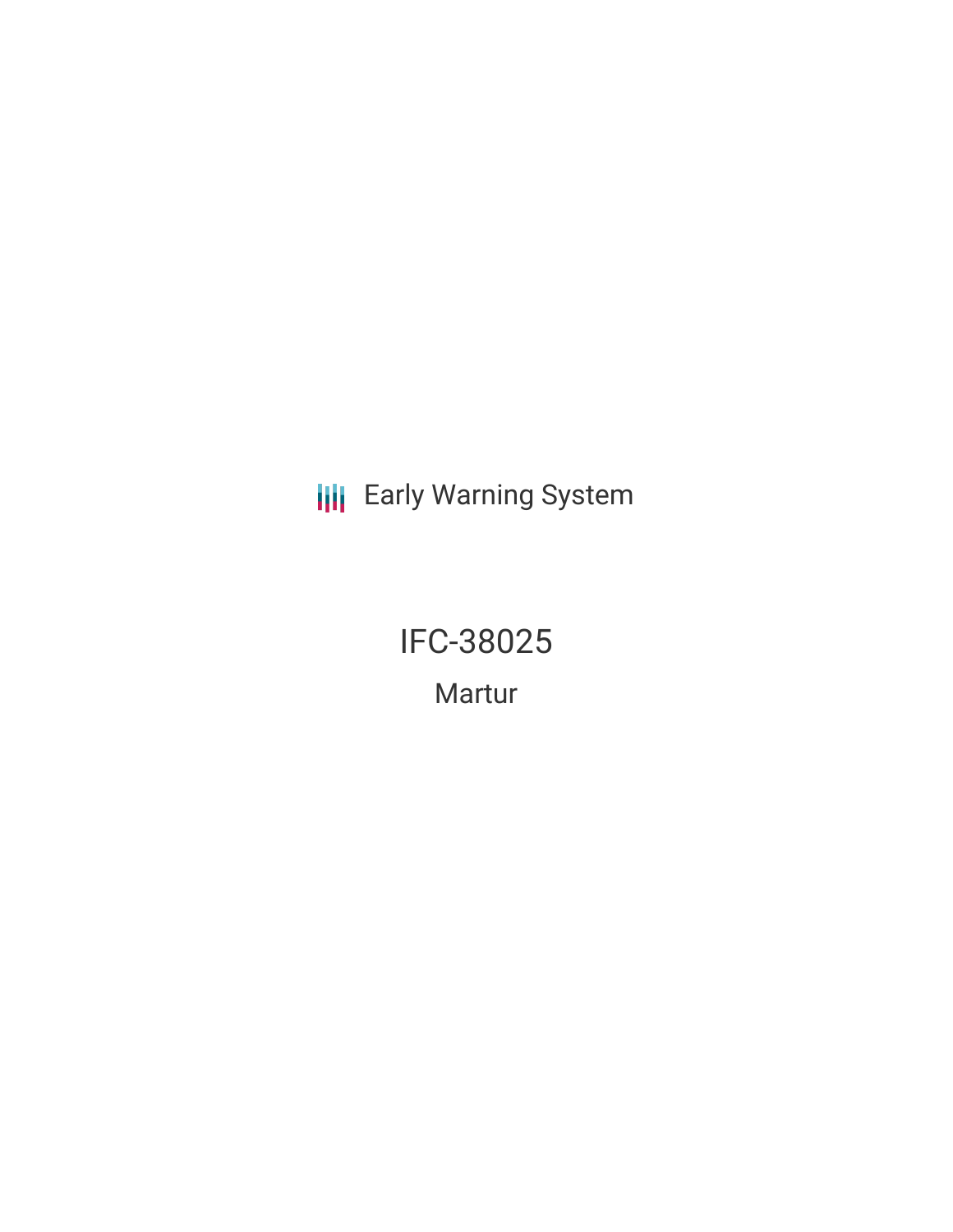# **Quick Facts**

| <b>Countries</b>               | Turkey                                                             |
|--------------------------------|--------------------------------------------------------------------|
| <b>Financial Institutions</b>  | International Finance Corporation (IFC)                            |
| <b>Status</b>                  | Approved                                                           |
| <b>Bank Risk Rating</b>        | B                                                                  |
| <b>Voting Date</b>             | 2016-12-05                                                         |
| <b>Borrower</b>                | MARTUR SUNGER VE KOLTUK TESISLERI TICARET VE SANAYI ANONIM SIRKETI |
| <b>Sectors</b>                 | Industry and Trade                                                 |
| <b>Investment Type(s)</b>      | Equity                                                             |
| <b>Investment Amount (USD)</b> | $$32.86$ million                                                   |
| <b>Project Cost (USD)</b>      | \$197.00 million                                                   |
|                                |                                                                    |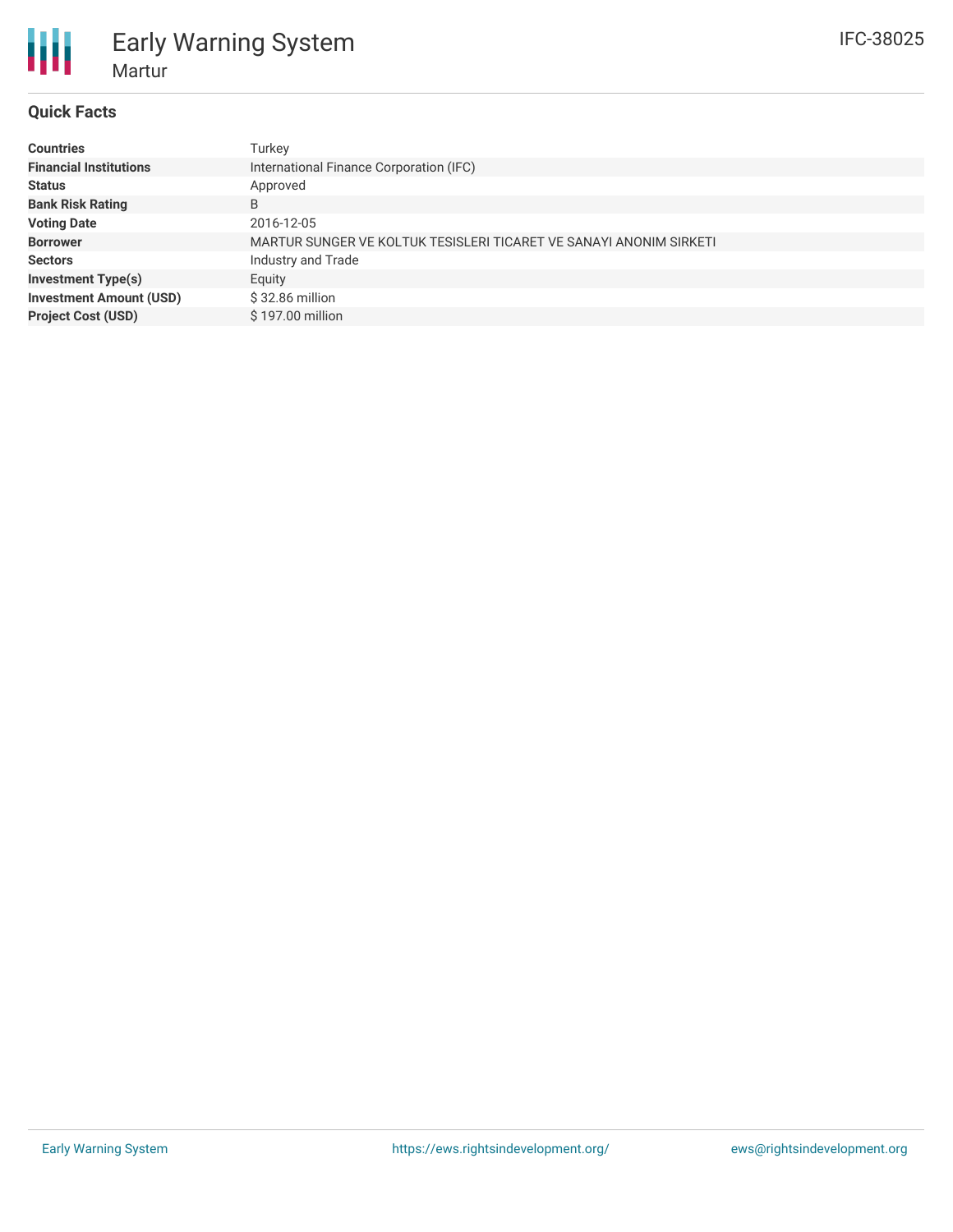

## **Project Description**

The project involves partial financing of Martur's investment program in Turkey and Romania through IFC's equity investment in the company ("the project"). IFC considers to have between 5% and 6% shareholding in the company. The project sponsor is Ustunberk Holding A.S. ("Ustunberk Holding" or the "sponsor") which is a leading group of companies supplying high quality components for car interiors to automotive industry for over 20 years, and is majority shareholder in Martur.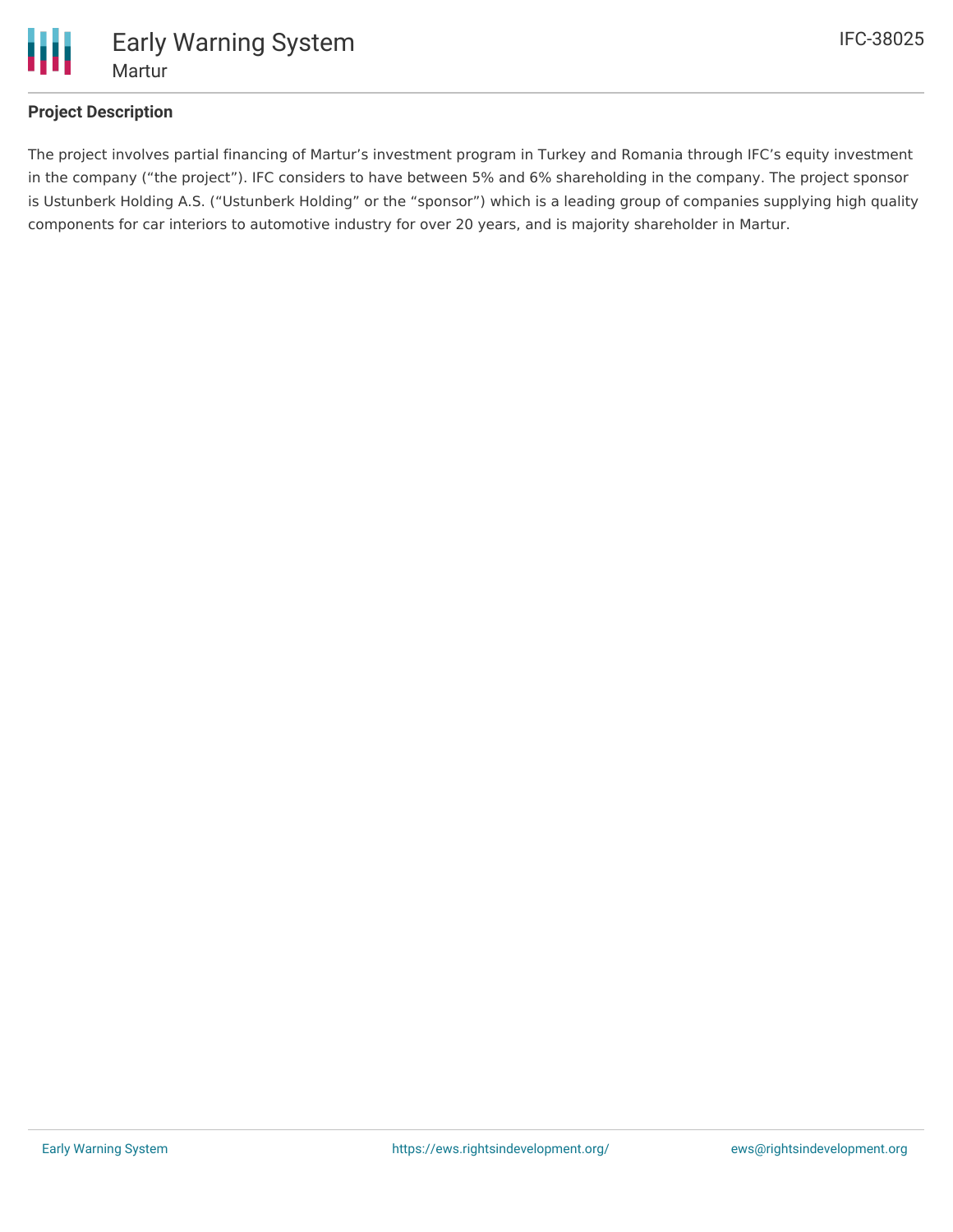### **Investment Description**

• International Finance Corporation (IFC)

Martur, together with its subsidiaries, engage in design and manufacturing of seats as well as other interior parts for passenger cars and light commercial vehicles. The company produces for renowned local and international automotive manufacturers through its facilities located in Turkey, Romania, Russia and Algeria.

Martur's major subsidiaries include (i) Fompak - manufacturing plastics and foam, (ii) Bestal - manufacturing metal stamping, tube bending and welding, (iii) Berk Otomotiv - vehicle conversion, (iv) Indesta Otomotiv - purchasing and selling iron plate and wire with or without partial processing for seat of vehicles and; (v) Martur International- covering international operations.

Subsidiary websites are found here:

Fompak: http://www.fompak.com.tr Bestal: http://www.bestal.com.tr Berk Otomotiv: http://www.berkotomotiv.com.tr Indesta Otomotiv: http://www.indesta.com.tr

Martur has 7 facilities of its own in Turkey, and 3 facilities under its subsidiary Martur International in Romania, Russia and Algeria. Fompak has 5, Bestal and Berk each have a single facility, all located in Turkey. All facilities in Turkey are located in or cities around Bursa where most of automotive industry in Turkey is present.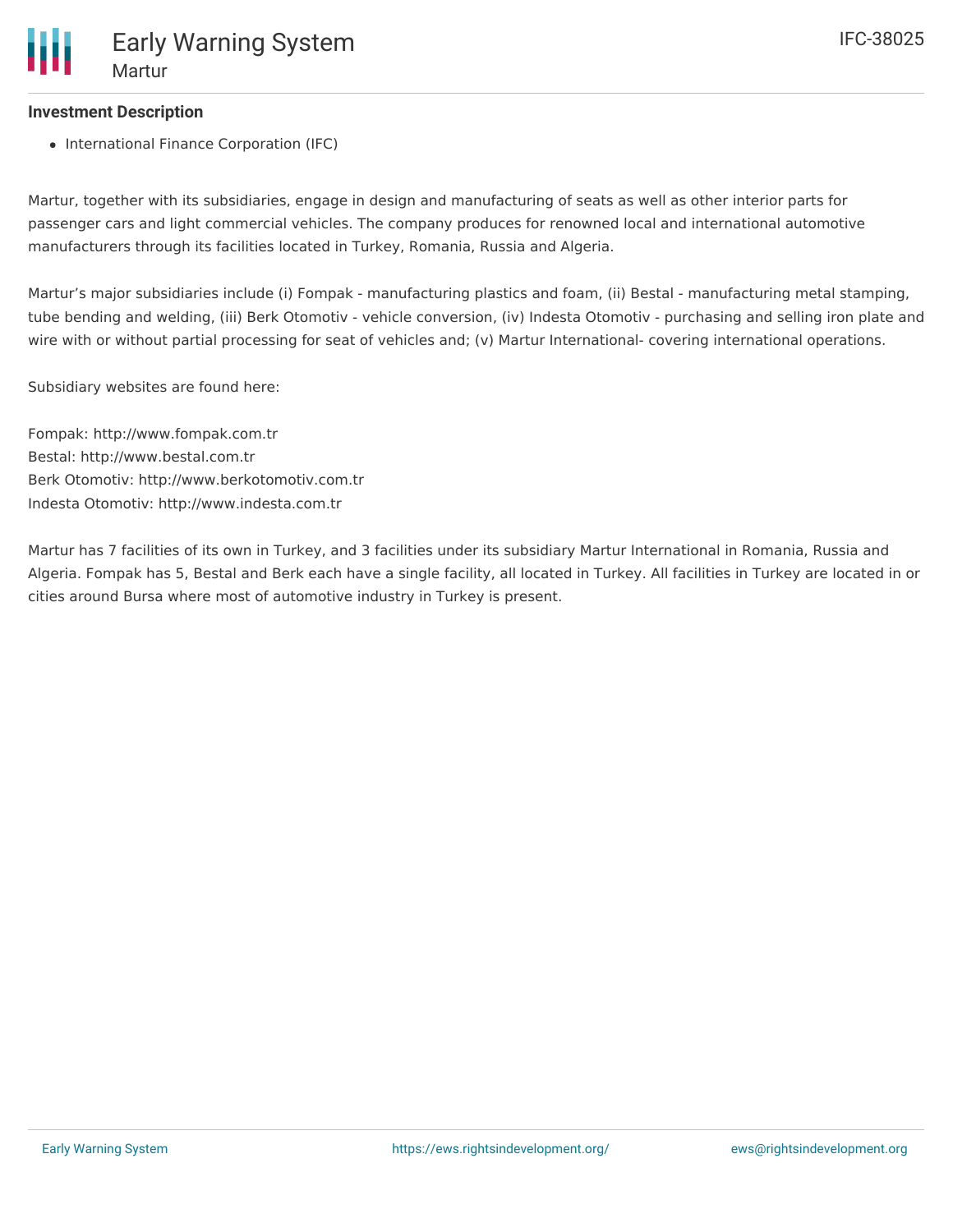

### **Contact Information**

ACCOUNTABILITY MECHANISM OF IFC

The Compliance Advisor Ombudsman (CAO) is the independent complaint mechanism and fact-finding body for people who believe they are likely to be, or have been, adversely affected by an IFC or MIGA- financed project. If you submit a complaint to the CAO, they may assist you in resolving a dispute with the company and/or investigate to assess whether the IFC is following its own policies and procedures for preventing harm to people or the environment. If you want to submit a complaint electronically, you can email the CAO at CAO@worldbankgroup.org. You can learn more about the CAO and how to file a complaint at http://www.cao-ombudsman.org/